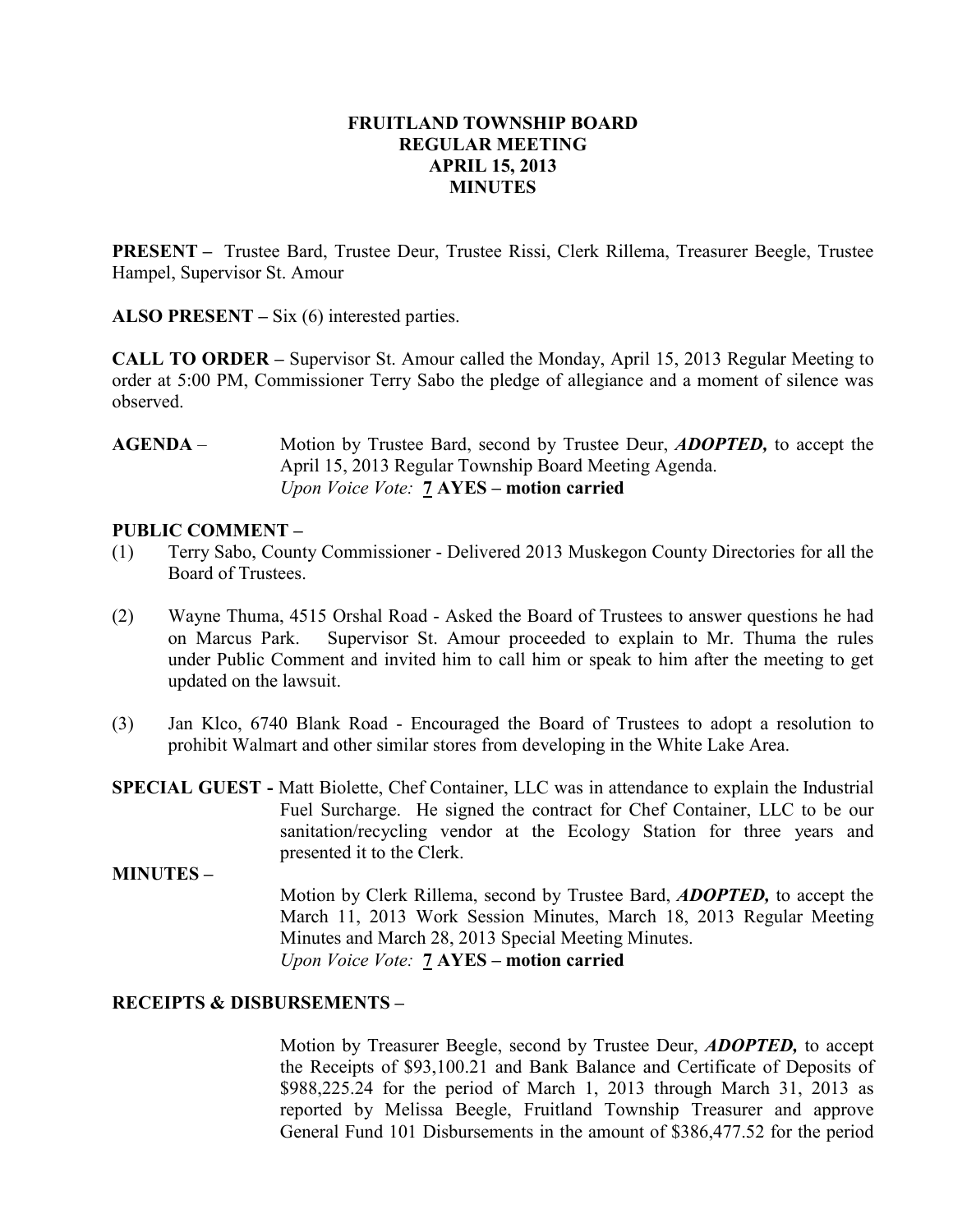of March 1, 2013 through March 31, 2013 as reported by Karolyn Rillema, Fruitland Township Clerk. Upon Voice Vote: 7 AYES – motion carried

ANNOUNCEMENTS/COMMUNICATIONS – Supervisor St. Amour stated that the MCRC has added the donation box language to the Scenic Drive Road End Application. He will forward on to the White Lake Association (WLA) the agreement prepared by Attorney Even for signature by the WLA President to allow for the placement of the donation box to fund necessary repairs to the Dock to be paid by the WLA. A meeting with the MCRC Managing Director, Muskegon County Drain Commissioner and Supervisor St. Amour on the status of the SAXE, Mason and Partridge Drains will take place mid-June 2013. The Board of Trustees verbally okayed Trustee Deur and Supervisor St. Amour to seek additional information on grant monies available to fund a possible expansion of the nature trail system on township property off Duck Lake Road. Supervisor St. Amour has been in contact with a resident who would like to help with the spring cleanup of the Fred Meijer Berry Junction Rail Trail (FMBJRT). Supervisor St. Amour stated that an effort to coordinate with Dalton Township will be sought.

# COMMITTEE/BOARD UPDATES –

• White Lake Ambulance Authority – Supervisor St. Amour stated that he has received no communication from the WLAA attorney regarding the proposed amended language to the Articles of Incorporation and the letter dated March 29, 2013 requesting the 2011-12 Audit Report, 2012-13 Budget Year-to-Date Revenues/Expenditures and 2013-14 Proposed Budget information is being treated as a FOIA with a response date of April 23, 2013. Attorney Even is working with members of the Board of Trustees to draft a letter that will fully express our concern about 1) the poor quality of financial reports from WLAA, 2) the internal control weaknesses noted by the WLAA auditors and 3) lack of response from its Board on numerous requests. Supervisor St. Amour will ask to be placed on the next WLAA board agenda. A proposed WLAA 2013-14 budget was given to Trustee Bard present in the audience at the March 28, 2013 WLAA meeting for approval or modification by Fruitland Township. Because the budgeting process requires intimate knowledge of year-to-date activities and response from the WLAA has not been received, the following motion was offered and supported.

> Motion by Supervisor St. Amour, second by Trustee Bard, ADOPTED, to not approve or modify the White Lake Ambulance Authority 2013-14 Proposed Budget due to the lack of response of inquiries for the financial condition. Upon Voice Vote: 7 AYES – motion carried

• White Lake Fire Authority –

 Motion by Treasurer Beegle, second by Trustee Bard, ADOPTED, to approve the additional recommendation in Article VI Paragraph 4 of the White Lake Fire Authority Articles of Incorporation removing the last sentence that states that the Chairperson shall vote only for the purposes of breaking a tie or meeting the requirement of having the four members present to approve any action.

Upon Voice Vote: 7 AYES – motion carried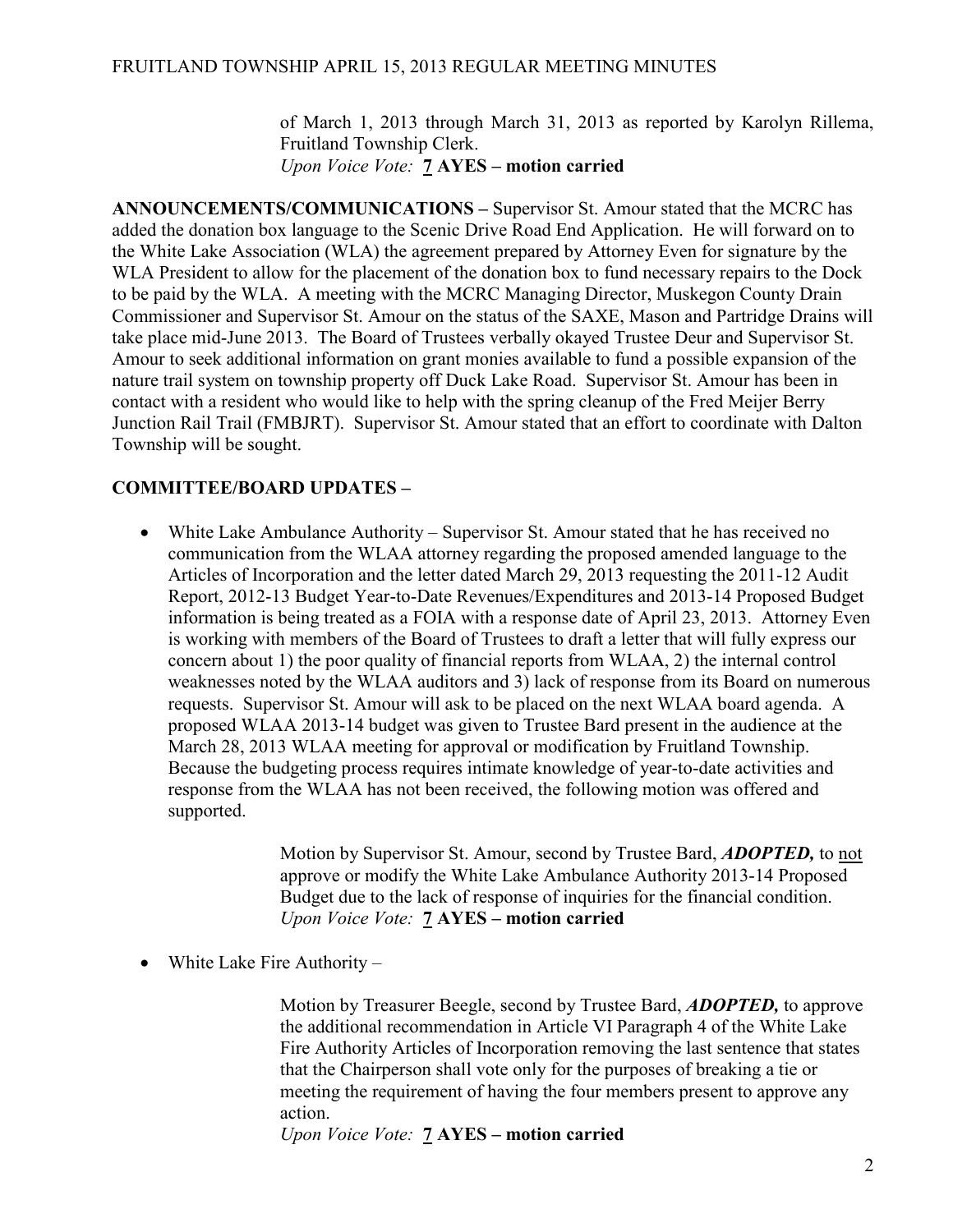## FRUITLAND TOWNSHIP APRIL 15, 2013 REGULAR MEETING MINUTES

- Zoning Board of Appeals Clerk Rillema stated that the ZBA held a hearing on April 8, 2013 for applicant, Michael Brewer, 4483 Park Street, 61-06-560-000-0019-00, requesting a variance from Article VIII General Provisions, Section 3.08 Accessory Buildings and Uses (E). The variance was approved unanimously by the following motion: to approve with exception that 5' be removed from the road side of building and added to the proposed 10' on the back.
- Planning Commission Trustee Deur stated that the pond ordinance was reviewed but a public hearing will be postponed until several other ordinances are finished being reviewed to hold several on one meeting night as a cost savings. The 2013-14 officers were nominated and appointed as follows: Commissioner Dave Roesler - Chairman, Commissioner Tom Thompson - Vice Chairman, and William Josephson - Secretary.

Trustee Deur excused himself from the meeting at 5:40 PM.

• Parks & Recreation Commission - Trustee Hampel stated that the 2013-14 officers were nominated and appointed as follows: Commissioner Laura Shields - Chairwoman, Commissioner Mary Nagengast - Vice Chairwoman, and Lynn Knopf - Secretary. The project list was divided amongst the commissioners.

# OLD BUSINESS –

- 1. Ordinance Enforcement Supervisor St. Amour reported that 4965 Duck Lake Road, 2643 Duck Lake Road and 3980 McMillan Road continue their efforts on cleanup. 5700 Michillinda, 5096 Orshal Road, 3323 Worden Road and 3068 Scenic Drive are on the watch list and he will be re-visiting South Shore Drive on the junk ordinance.
- 2. Discount Dump Day -

Motion by Clerk Rillema, second by Trustee Bard, ADOPTED, to authorize Discount Dump Days from Saturday, June 1, 2013 - Saturday, June 29, 2013 for one trip with a cost of \$5.00. Residents/property owners may pay for and pick up their coupon at the township office and must present the coupon to the Ecology Station Attendant at the time of use.

Roll Call Vote: Trustee Hampel AYE, Treasurer Beegle AYE, Clerk Rillema AYE, Trustee Deur ABSENT, Trustee Bard AYE, Supervisor St. Amour AYE, Trustee Rissi AYE

### NEW BUSINESS –

1. Fee, Permit and Escrow Schedule -

Motion by Clerk Rillema, second by Trustee Bard, **ADOPTED**, to amend Resolution 2013-06 Fee, Permit & Escrow Schedule to remove the rental of the WRLS and increase the Nestrom Park Pavilion Rental from \$15.00 to \$20.00.